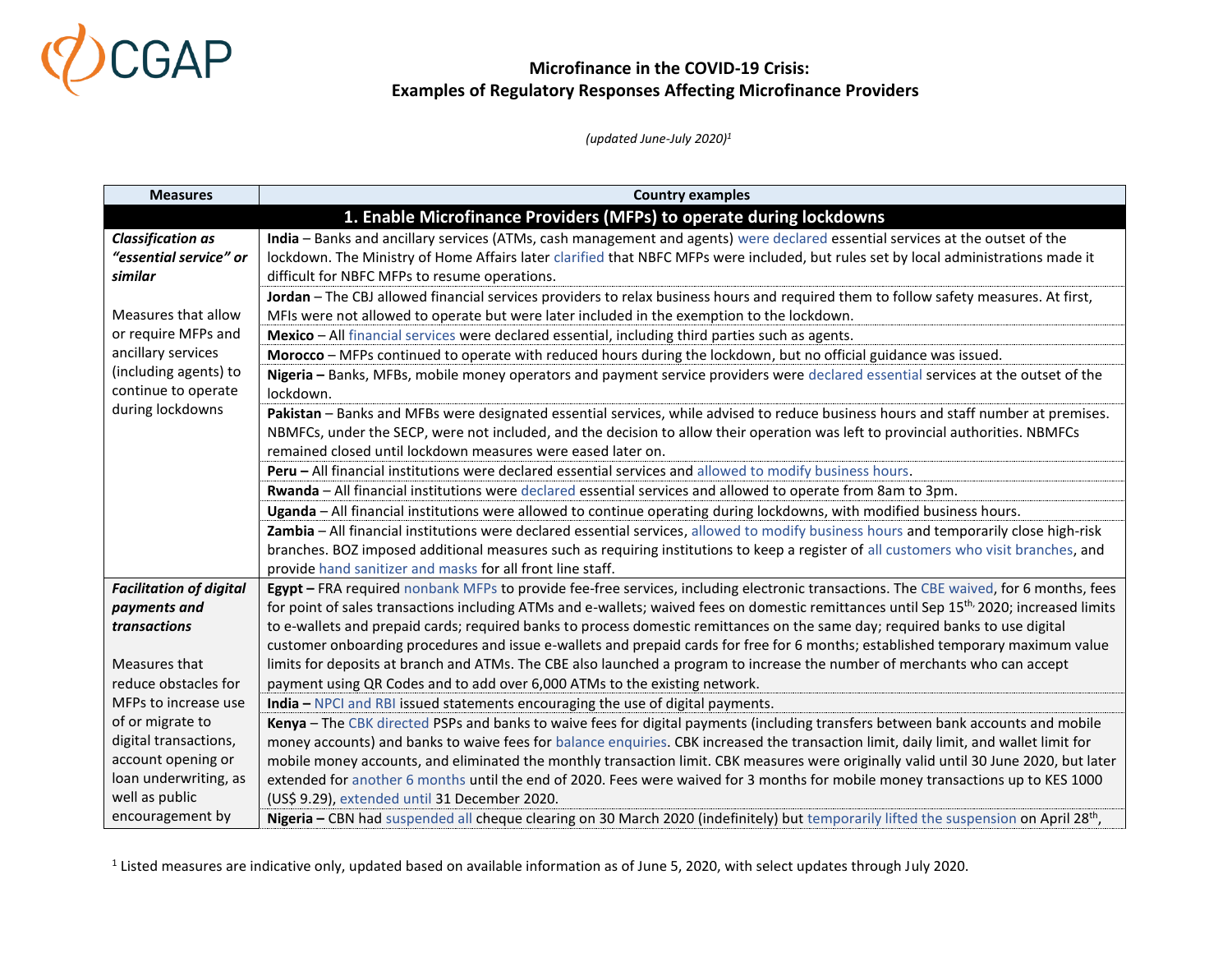

| <b>Measures</b>       | <b>Country examples</b>                                                                                                                     |
|-----------------------|---------------------------------------------------------------------------------------------------------------------------------------------|
| authorities, for      | 2020. CBN recommended that Nigerians use alternative payment platforms and be wary of cash and ATMs. From 20 April 2020, CBN                |
| people to use digital | extended the Nigeria Uniform Bank Account Number (NUBAN) to nonbank institutions.                                                           |
| payments.             | Pakistan - SBP waived inter-bank charges on funds transfers; temporarily allowed MFBs to use NADRA's online verification system for         |
|                       | account opening and transaction authentication; encouraged MFBs to introduce electronic account opening; and increased the                  |
|                       | transaction limit and maximum balance for non-biometrically verified merchant accounts. These changes were initially valid until 30         |
|                       | September 2020, but later extended to 31 December 2020 in the case of banks. In the case of MFBs, biometric verification will resume        |
|                       | on 31 January 2021 for medium priority customers, and on 31 March 2021 for normal priority customers. SBP also allowed digital              |
|                       | onboarding of agents. Banks and MFBs were advised to provide uninterrupted availability of ATM services.                                    |
|                       | Peru - SBS increased transaction (threefold) and account balance limits (fivefold) of basic accounts. It exempted, until 31 December        |
|                       | 2020, e-money issuers from setting up a fideicomiso (civil law alternative to a trust) to safeguard client funds. Instead, the funds must   |
|                       | be placed in a current account at an institution classified as at least A+ by a rating agency. The transaction and balance limits for e-    |
|                       | money accounts were also increased. From mid-May until 31 December 2020, institutions can open accounts for beneficiaries of G2P            |
|                       | transfers without requiring clients to sign a contract and following simplified customer due diligence procedures.                          |
|                       | Russia – CBR recommended all MFIs, pawnshops, cooperatives and credit bureaus to use remote transactions and communications.                |
|                       | Rwanda - BNR imposed, for 3 months starting on 19 March 2020, zero charges on mobile money transfers and transfers between                  |
|                       | bank and mobile money accounts, and zero merchant fees for transactions on contactless POS. Fees were reinstated by BNR on 22               |
|                       | June 2020. BNR increased transaction limits and encouraged citizens and merchants to use digital payments. Third party cheques are          |
|                       | no longer allowed to be cashed out at bank counters. Personal cheques can only be checked out for up to RWF 1 M (US\$ 1,056) daily.         |
|                       | This limit was later increased to RWF 5 M (US\$ 5,281).                                                                                     |
|                       | Uganda - BOU allowed mobile money providers to temporarily eliminate fees. BOU allowed borrowers who are unable to be present               |
|                       | at a branch to request debt relief through a recorded phone call, email, or other digital or electronic format (physical signature to be    |
|                       | collected later on).                                                                                                                        |
|                       | Zambia - BOZ reduced interbank payment and settlement processing fees, increased transaction and balance limits for e-money                 |
|                       | accounts (eliminated limits for agents and corporates), waived charges on e-money transactions up to ZMW 150 (US\$ 8.21), urged             |
|                       | commercial banks to wave fees for transfers between bank and e-money accounts for 3 months, and capped merchant discount rates              |
|                       | at 2%. The suspension of mobile money transaction fees was extended until 31 August 2020.                                                   |
|                       | 2. Debt relief measures                                                                                                                     |
| <b>Optional or</b>    | Egypt - FRA required nonbank MFPs to provide, on a case by case basis, reduction or deferral of 50% of loan installments for a              |
| mandated debt relief  | minimum of two months (total grace period to be determined individually) for loans current as of 29 March 2020. Deferred                    |
| covering MFP          | installments are to be paid after the "basic installments" are paid, at the end of the loan term. The CBE required banks to apply           |
| <b>borrowers</b>      | moratoria of 6 months (from June 2020) for all loans without imposing additional interest or fines.                                         |
|                       | India - RBI permitted institutions (including NBFC MFPs, SFBs, and cooperative banks) to offer a moratorium of 3 months from 1              |
| Measures that allow   | March 2020 (later extended until 31 August 2020), on principal and interest payments for all pre-existing term loans, with equivalent       |
| or require MFPs to    | shifting of the loan tenor. Institutions were also permitted to restructure working capital facilities by deferring interest payments for 3 |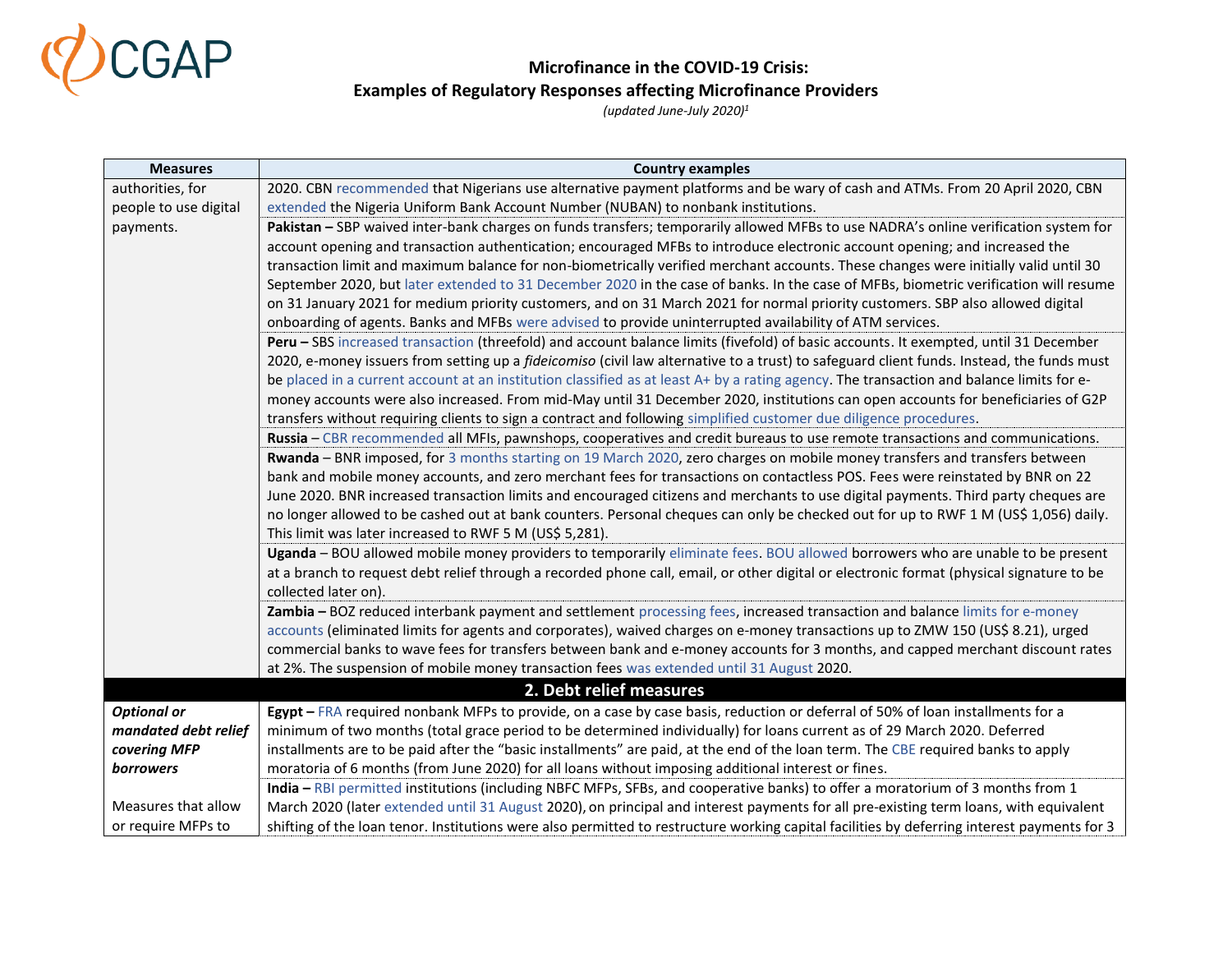

| <b>Measures</b>       | <b>Country examples</b>                                                                                                                                                                                                                                                     |
|-----------------------|-----------------------------------------------------------------------------------------------------------------------------------------------------------------------------------------------------------------------------------------------------------------------------|
| provide moratoria or  | months from 1 March 2020 (extended to 31 August); reducing margins until 31 August 2020; and/or reassessing the working capital                                                                                                                                             |
| otherwise restructure | cycle until 31 March 2021. Only facilities classified as Standard as of 29 February 2020 (current loans, past due loans and NPLs) can be                                                                                                                                    |
| loans, which will     | included in the relief package. The granting of relief must be based on policies approved by the lender's Board.                                                                                                                                                            |
| benefit from special  | Kenya - CBK directed banks to reschedule pre-existing personal loans for up to a year, upon the borrower's request, based on                                                                                                                                                |
| prudential rules      | individual circumstances arising from the pandemic. SMEs and corporates may also contact their banks for assessment and                                                                                                                                                     |
|                       | restructuring of their loans.                                                                                                                                                                                                                                               |
|                       | Kyrgyzstan - NBKR required banks and NBFIs to review the terms of loans (corporates and individuals) impacted by the crisis and                                                                                                                                             |
|                       | provide payment deferral for at least 3 months upon the borrower's application. The decision is up to the lender, on a case by case                                                                                                                                         |
|                       | basis. This rule is valid until further determination by NBKR.                                                                                                                                                                                                              |
|                       | Mexico - CNBV permitted all institutions, including many MFP types, to renew or restructure commercial, consumer and housing                                                                                                                                                |
|                       | loans for up to 6 months from 28 February 2020 (or 18 months for rural loans). The relief only covers loans that were current as of 28                                                                                                                                      |
|                       | February 2020 (31 March 2020 for other institutions) and must be given within 120 days from this date. Loans to related parties were                                                                                                                                        |
|                       | excluded from the special regulatory treatment. Lenders were encouraged to provide additional relief, such as pardoning or reducing                                                                                                                                         |
|                       | interest.                                                                                                                                                                                                                                                                   |
|                       | Nigeria - CBN loan facilities to institutions, including MFBs, received an automatic moratorium of one year with interest rate                                                                                                                                              |
|                       | reduction in exchange for mandated relief to clients in the form of "new amortization schedules." In addition, CBN granted all Deposit                                                                                                                                      |
|                       | Money Banks permission to consider temporary and time-limited restructuring of the tenor and the terms for businesses and                                                                                                                                                   |
|                       | households. CBN to work with banks to ensure the relief is targeted, transparent and temporary.                                                                                                                                                                             |
|                       | Pakistan - SBP allowed banks/DFIs to grant moratoria of up to one year on principal payments, upon requests made by borrowers by                                                                                                                                            |
|                       | June 30 <sup>th</sup> , 2020 (this deadline was later extended to 30 September 30 2020, except for corporates and commercial loans). Banks/DFIs                                                                                                                             |
|                       | must justify any refusal of the borrower's request for deferment by reporting to SBP. Borrowers may also apply for deferment of                                                                                                                                             |
|                       | interest payments. If borrowers need more than a one-year deferment, restructuring can be done under special prudential rules valid                                                                                                                                         |
|                       | only for rescheduling done within 180 days from the date on which the loan became past due. Rules do not apply to loans past due by                                                                                                                                         |
|                       | 31 December 2019. The loans rescheduled or restructured within 180 days from the due date of payment will not be treated as                                                                                                                                                 |
|                       | defaults or reported as such. Banks would also not be required to suspend the unrealized mark-up against such loans.                                                                                                                                                        |
|                       | SECP has allowed NBMFCs to defer repayment of principal for up to one year provided that the mark-up will continue to be serviced.                                                                                                                                          |
|                       | The deferments will not be reported to the credit bureaus, and the credit history of the borrower will remain unaffected. For                                                                                                                                               |
|                       | borrowers whose financial condition requires relief beyond one-year deferment of the principal amount, SECP may                                                                                                                                                             |
|                       | reschedule/restructure if request is received within 90 days of loan being overdue.                                                                                                                                                                                         |
|                       | Peru - The SBS allowed regulated institutions to provide relief to borrowers who had been current (or up to 15 days past due), at 29                                                                                                                                        |
|                       | February 2020, but were affected by the crisis. Initially, loan tenors could be extended for up to 6 months, and this was later extended                                                                                                                                    |
|                       | to 12 months and to loans past due for up to 30 days, for relief granted on or after 29 May 2020. Regulated institutions can provide                                                                                                                                        |
|                       |                                                                                                                                                                                                                                                                             |
|                       | this relief by modifying the contractual terms for borrowers (individuals and companies) upon their request or in bulk (without<br>contacting/notifying each borrower). In the latter case, a borrower not interested in this special rescheduling must contact the lender. |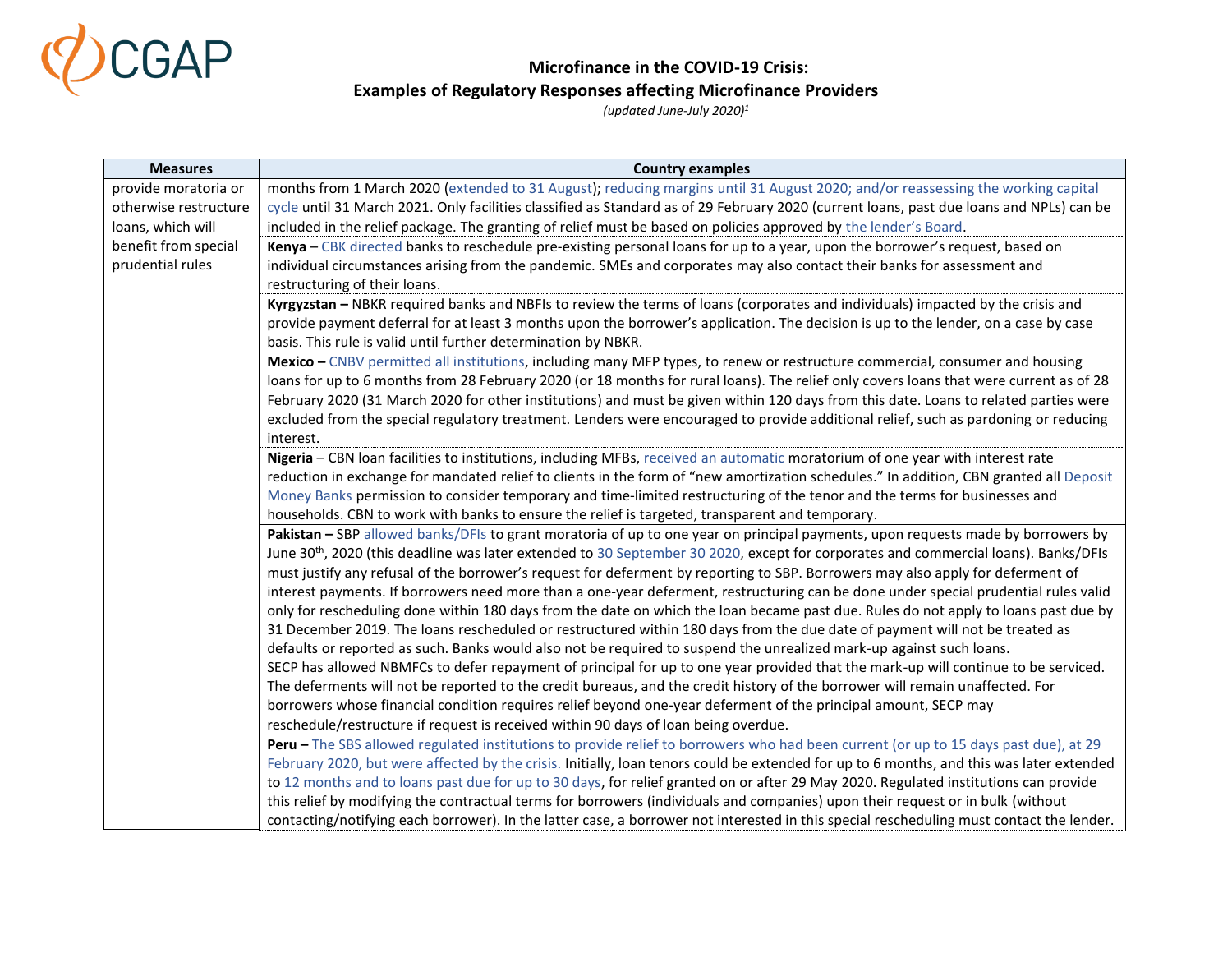

| <b>Measures</b>           | <b>Country examples</b>                                                                                                                       |
|---------------------------|-----------------------------------------------------------------------------------------------------------------------------------------------|
|                           | In addition, the SBS allowed suspension of the counting of days past due for loans more than 15 days late as of 29 February--initially        |
|                           | the suspension could last until the end of the state of emergency, but a sunset date of 31 July was later adopted.                            |
|                           | Russia - Borrowers whose income decreased by over 30% can request a credit holiday until October 2020. This can be done remotely,             |
|                           | if the borrower is able to provide documents proving the reduction of income within 90 days (can be extended to 120 days). CBR                |
|                           | recommends banks, MFIs, and credit coops to satisfy the requests in a timely manner, and to not accrue interest or charge late fees/          |
|                           | penalties.                                                                                                                                    |
|                           | Rwanda - BNR allowed banks to restructure existing loans of borrowers facing temporary cash flow challenges.                                  |
|                           | Tunisia - MFPs under the Ministry of Finance were required to approve requests for loan rescheduling.                                         |
|                           | Uganda - BOU permitted Tier 1-3 institutions to restructure loans of corporates and individuals impacted by the pandemic, on a case           |
|                           | by case basis, for up to 12 months from 1 April 2020, including moratoria. Borrowers were encouraged to request relief. UMRA issued           |
|                           | guidelines, in force for up to 12 months from 1 April 2020, requiring Tier 4 institution to grant relief, including moratoria, but this is to |
|                           | be done on a case by case basis. Past due loans are included in both cases, since the two authorities mention that liquidation of             |
|                           | arrears will not be a pre-condition for the granting of deferment or restructuring.                                                           |
|                           | Uzbekistan - CBU allowed institutions to grant moratoria with tenor extension for loans to individuals and individual entrepreneurs,          |
|                           | for six months (until 1 October 2020). CBU recommended that institutions provide moratoria to natural persons and legal entities              |
|                           | affected by the lockdowns, based on requests by borrowers, and not to apply late penalties or enforce collateral.                             |
|                           | Vietnam - CBV required banks to eliminate, cut or delay interest payments.                                                                    |
|                           | Zambia - BOZ allowed all institutions to grant moratoria on principal and interest payments, from 1 April 2020 up to one year on              |
|                           | existing credit facilities, without risk downgrading or reporting the event as a default to the credit reference bureau. Past due loans       |
|                           | and NPLs can be included in the relief. If under specific liquidity support facilities provided by BOZ, the loan extension can be for more    |
|                           | than one year. Relief is granted based on the lender's evaluation of a borrower's request. The decision to grant relief rests with the        |
|                           | lender, but those institutions that benefited from the suspension of their obligations towards BOZ under the liquidity facility (Targeted     |
|                           | Medium Refinancing Facility), are strongly encouraged to grant relief to their clients. Institutions may charge fees for granting the         |
|                           | relief.                                                                                                                                       |
| <b>Special prudential</b> | Brazil - Provisioning: Banks exempt from making additional provisions for performing loans of corporates and households that are              |
| and accounting rules      | refinanced by September 2020.                                                                                                                 |
| for loans benefiting      | Kyrgyzstan - Risk classification: The classification of restructured loans cannot change until further determination by the NBKR. Relief      |
| from relief               | granted is not a trigger for reclassification. Credit reporting: The relief granted must not be reported to the credit bureau as arrears.     |
|                           | The credit bureau should provide a column in the format of the report by the lenders on overdue loans of borrowers to indicate the            |
| Measures setting the      | status of violation of the terms of the loan agreement in connection with the spread of coronavirus infection. When transferring              |
| special prudential        | information to credit bureaus about past due loans, institutions must indicate that the reason for the payment delay is due to the            |
| rules for the above       | spread of coronavirus infection. NBKR further clarified that bureaus will not include negative information related to this situation.         |
| moratoria or              | India - Risk classification: The relief granted shall not automatically result in classification downgrade and will not qualify as default    |
| restructuring             | for the purpose of supervisory reporting. Risk classification shall be determined on the basis of the revised due dates. NPLs: The            |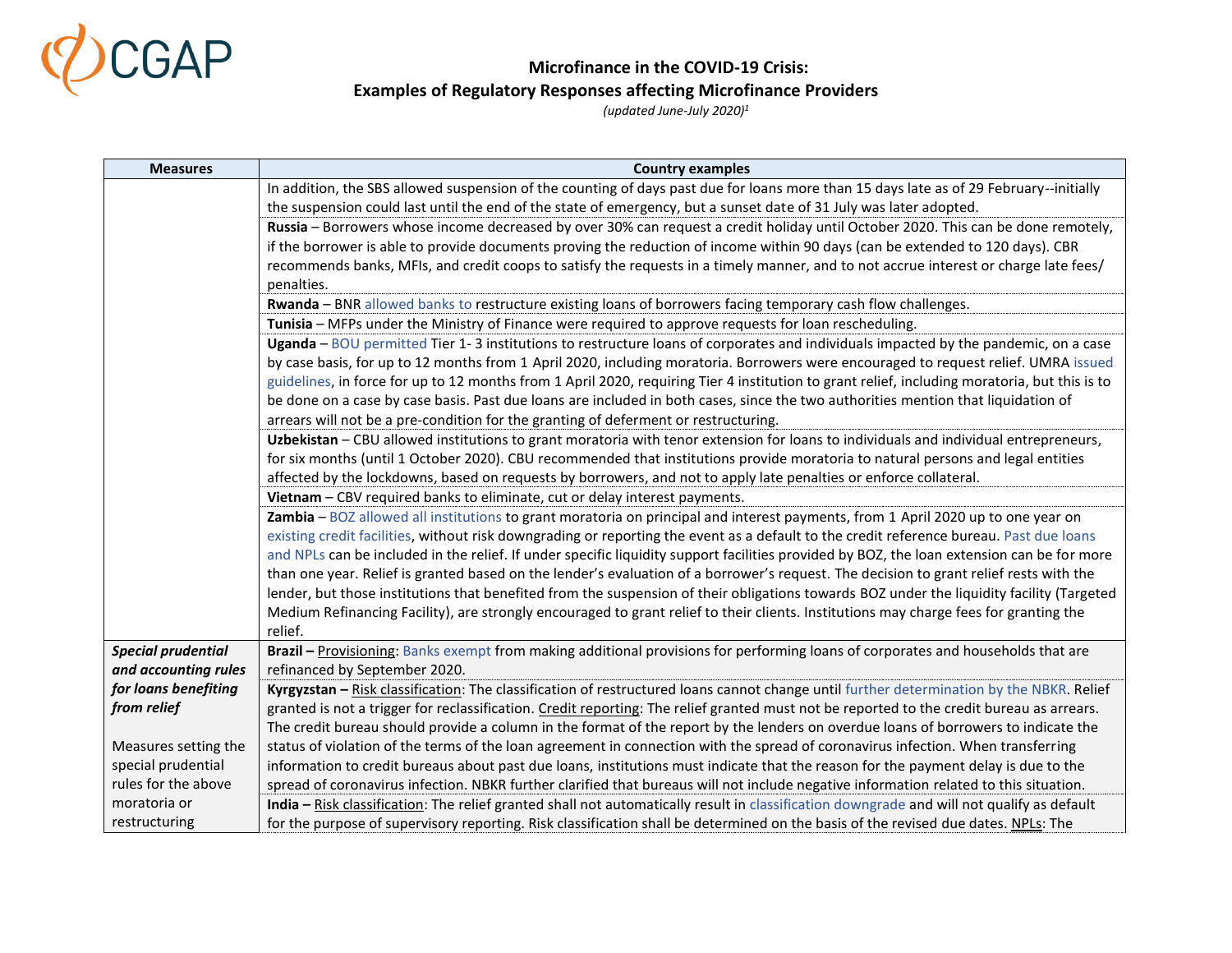

| <b>Measures</b>      | <b>Country examples</b>                                                                                                                       |
|----------------------|-----------------------------------------------------------------------------------------------------------------------------------------------|
| (classification,     | moratorium period is excluded from the counting of days past due for purposes of asset classification and NPA recognition, for loans          |
| provisioning, credit | that were Standard by 29 February 2020, even if past due. NBFCs, which follow the Indian Accounting Standards, shall be guided by             |
| reporting,           | policies approved by their Boards and ICAI Advisories for recognition of impairment. This means NBFCs have flexibility under the              |
| accounting)          | prescribed accounting standards. The moratorium period extends the deadline (originally of 210 days from the date a loan became               |
|                      | overdue) for institutions to implement a resolution plan for large defaulted exposures, in order to avoid additional provision of 20%.        |
|                      | For other NPLs, the timeline of 180 days for implementing a resolution plan was extended as per the moratorium period, if the                 |
|                      | review/resolution period had not expired by 1 March 2020. The normal rules would resume in 31 August 2020. Credit reporting: The              |
|                      | relief granted will not qualify as default for purposes of reporting to Credit Information Companies. Provisioning: All past due loans        |
|                      | under moratorium attract higher general provision of 10% spread over two quarters (March 2020 and June 2020), which can be                    |
|                      | adjusted later on against the actual provisioning requirements. The residual provisions at the end of the year can be written back or         |
|                      | adjusted against the provisions required for all other accounts. The above provisions must be shown separately in the balance sheet.          |
|                      | Interest accrual: Interest shall continue to accrue during the moratorium and the accrued interest shall be deferred or capitalized for       |
|                      | term loans. Differently, the accumulated accrued interest initially had to be recovered immediately after the end of the moratorium.          |
|                      | However, RBI later on permitted institutions to convert the accumulated interest into a funded interest term loan which shall be              |
|                      | repayable no later than the end of the current financial year (31 March 2021). Public disclosure: Institutions shall disclose in the          |
|                      | "Notes to Accounts" the amount in SME/overdue categories granted relief; the amounts benefiting from special asset classification;            |
|                      | the special provisioning made, as above; and adjustments of provisions.                                                                       |
|                      | Mexico - Risk classification: CNBV determined that loan classification as of 28 February 2020 (for banks) or 31 March (for other              |
|                      | institutions), is to remain unchanged for the duration of the relief granted, for up to 6 months. Provisioning: Provisions for expected       |
|                      | loss (IFRS 9) can be delayed. Credit reporting: Restructured loans are not considered in default and are not reported as such. Interest       |
|                      | accrual: Interest accrued during the relief period cannot be capitalized. Public disclosure: Institutions are required to disclose the        |
|                      | loans benefiting from relief, the accounting criteria used, the regular accounting criteria that would otherwise be used, and the             |
|                      | financial impact of applying the special criteria.                                                                                            |
|                      | Pakistan - Risk classification: Past due loans restructured within 180 days of the due date will not be treated as past due for purposes      |
|                      | of classification. Adverse classification can only be done if loans are past due for 180 days or more. If the deferment or the                |
|                      | rescheduling / restructuring is not executed successfully within the specified period of 180 days past due, such financing facilities will    |
|                      | be classified as "Doubtful. Credit reporting: Deferment of principal must not negatively affect a borrower's credit history. Other            |
|                      | regulatory exemptions apply for Consumer Financing restructured before 31 March 2021. Interest accrual: Interest continues to be              |
|                      | accrued during the relief period.                                                                                                             |
|                      | Peru - Risk classification: The relief granted through the special rescheduling will not be considered restructuring for purposes of          |
|                      | classification. The granting of relief is not a trigger for downgrading. Credit reporting: Credit register must include details on loans that |
|                      | have benefited from the special rescheduling, but this shall not impact the credit rating of the borrower. NPLs: The relief period is         |
|                      | excluded from the counting of days past due. Interest accrual: Interest may continue to be accrued, or accrual may be suspended as            |
|                      | part of the special loan rescheduling and contract modification that an MFP can do. Instructions were issued on accounting treatment          |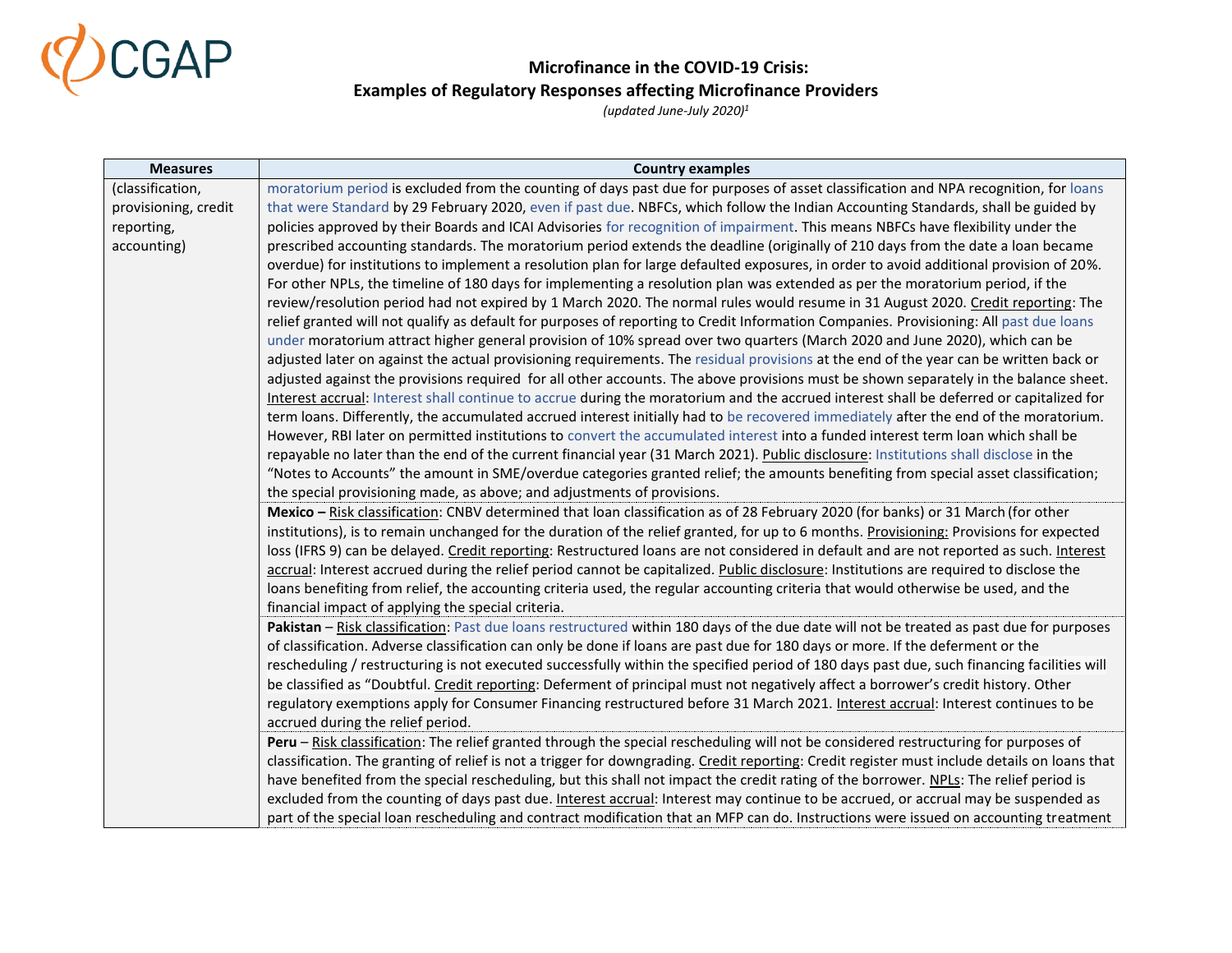

| <b>Measures</b>            | <b>Country examples</b>                                                                                                                    |
|----------------------------|--------------------------------------------------------------------------------------------------------------------------------------------|
|                            | of interests for retail and non-retail loans.                                                                                              |
|                            | Russia - Risk classification: CBR allowed institutions, until 30 September 2020, to not reclassify restructured MSME loans. Credit         |
|                            | reporting: CBR will prepare amendments to the law "On credit histories" to protect borrowers' positive credit history for crisis-related   |
|                            | restructuring done between 1 March and 30 September 2020. CBR has recommended that credit bureaus not consider the                         |
|                            | restructuring as an adverse event for the purposes of credit scoring.                                                                      |
|                            | Uganda - Risk classification: For Tiers 1-3 institutions, the status at the time of restructuring remains unchanged for the duration of    |
|                            | the relief granted. For Tier 4, the relief does not trigger downgrading. UMRA requires Tier 4 institutions to assess repayment capacity    |
|                            | when providing the relief. Interest accrual: For Tiers 1-3, interest accrued during the relief period can be capitalized and amortized     |
|                            | during the loan period. NPLs: For institutions regulated by BOU, the standard period for writing off loans classified as loss was          |
|                            | extended from 90 to 180 days, if and only if the original write-off date falls due within the 1-year period from 1 April 2020. Credit      |
|                            | reporting: moratorium suspends credit reporting and restructuring cannot negatively impact the credit profile. Other: Both UMRA and        |
|                            | the BOU suspended the rule of requiring payment of arrears as a precondition for loan restructuring.                                       |
|                            | Uzbekistan - Risk classification: CBU allowed institutions to keep the original classification for loans granted moratoria by 1 October    |
|                            | 2020. Other: The CBU waived until 1 October 2020, collateral enforcement measures on overdue loans.                                        |
|                            | Zambia - Risk classification: The crisis-related moratoria and restructuring are not a trigger for reclassification. Loans (including past |
|                            | due and NPLs) will be considered Current. The special prudential treatment is valid until 31 March 2021. Institutions must continue to     |
|                            | assess the borrower's repayment capability following their regular review process, and reclassify loans as needed, even during the         |
|                            | relief period. NPLs: The definition of NPLs (90 days past due) is kept unchanged. Credit reporting: Moratoria shall not be reported to     |
|                            | the credit bureaus. No flagging/information about the event is allowed by BOZ.                                                             |
|                            | 3. Support MFP liquidity by relaxing prudential requirements                                                                               |
| <b>Relaxation of</b>       | Brazil - Minimum capital: CBB reduced the minimum capital for smaller institutions (Segment 5). Funding: Credit, Financing and             |
| prudential                 | Investment Companies were authorized to issue Bank Deposit Certificates. Reserve requirements: CBB reduced the minimum reserve             |
| requirements               | requirement ratio on term deposits from 31% to 25% in February 2020 and from 25% to 17% in March 2020. These reductions are                |
|                            | valid until December 2020. Repurchase instruments can be used to reduce the issuing institution's reserve requirements up to a limit       |
| <b>Prudential measures</b> | of 15% of the overall reserve requirement balance (deduction effective until July 2021, when a weekly reduction of 2% of its amount        |
| to encourage MFP           | starts to take place until its elimination in mid-2022). Risk-weights: Risk-weight relative to credit risk exposures to SMEs is reduced    |
| lending and release        | from 100% to 85% for new or restructured loans carried out from 1 April - 31 December 2020. Capital buffers: Capital Conservation          |
| liquidity, including       | Buffer was reduced from 2.5% to 1.25% of risk-weighted assets through March 2021 with a year to gradually reestablish the original         |
| reduction or               | buffer rate by March 2022.                                                                                                                 |
| acceptance of non-         | India - Liquidity requirements: RBI announced temporary reduction of LCR for Banks from 100% to 80%. The ratio shall be gradually          |
| compliance with            | restored back as follows: 90% by 1 October 2020 and 100% by 1 April 2021. RBI also deferred the implementation of the Net Stable           |
| minimum standards.         | Funding Ratio, which was originally planned for 1 April 2020. Reserve requirements: On 27 March, RBI reduced the cash reserve ratio        |
|                            | from 4% to 3% for banks, until 26 June 2020. Capital buffers: the last tranche of the capital conservation buffer was deferred from 31     |
|                            | March to 30 September 2020. Risk weights: Loans under the Emergency Credit Line Guarantee Scheme receive 0% risk weight. Large             |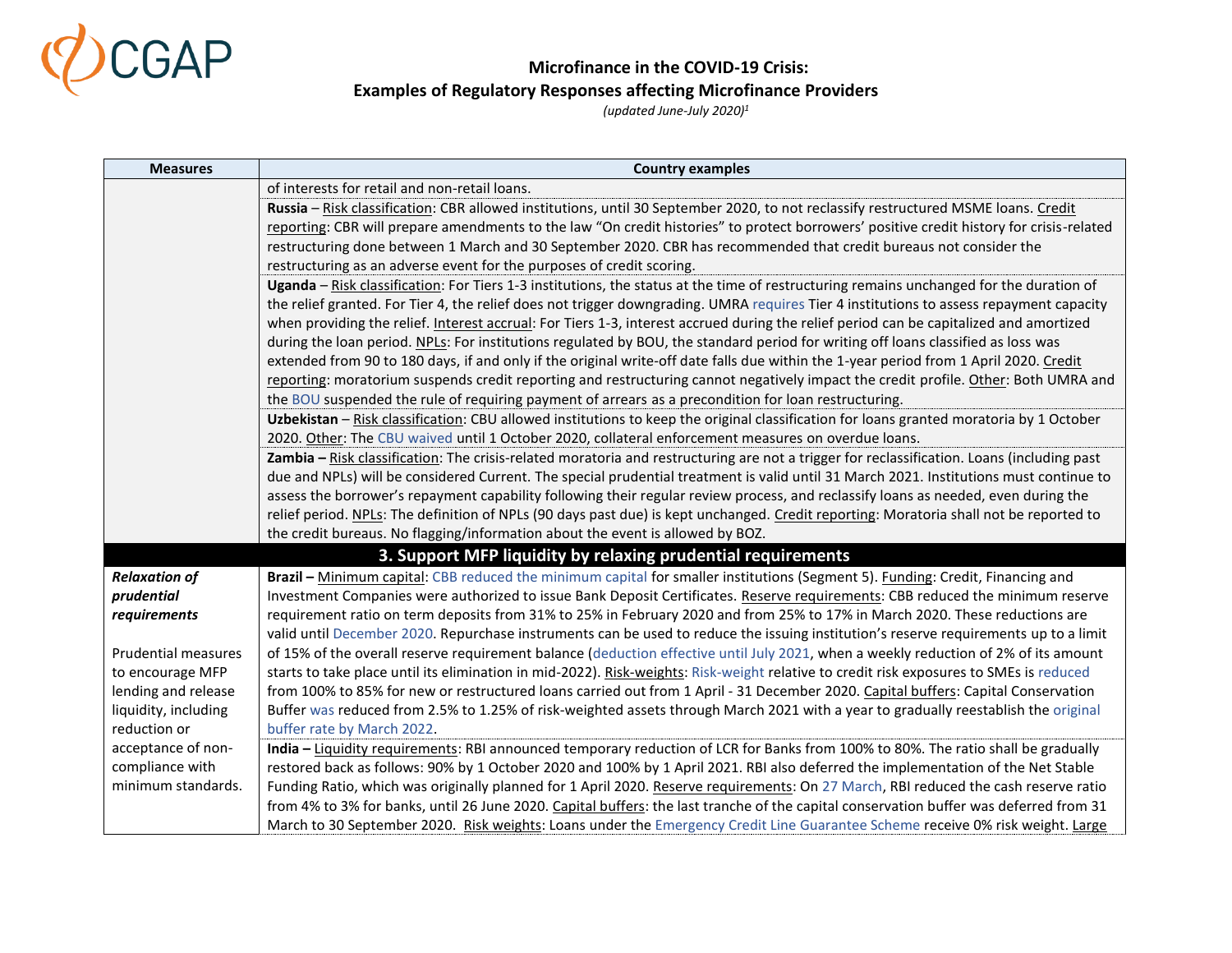

| <b>Measures</b> | <b>Country examples</b>                                                                                                                                                                                                                                                     |
|-----------------|-----------------------------------------------------------------------------------------------------------------------------------------------------------------------------------------------------------------------------------------------------------------------------|
|                 | exposure limit: The maximum exposure of a bank to a group of connected parties was increased from 25% to 30% of the bank's                                                                                                                                                  |
|                 | capital base, until 30 June 2021.                                                                                                                                                                                                                                           |
|                 |                                                                                                                                                                                                                                                                             |
|                 | Kenya - Reserve requirement: CBK reduced the cash reserve ratio of banks. Reserve to be released on a case by case basis according                                                                                                                                          |
|                 | to each bank's demonstration of support to borrowers.                                                                                                                                                                                                                       |
|                 | Kyrgyzstan - Reserve requirement: NBKR reduced the minimum threshold for mandatory reserve requirements on a daily basis, for                                                                                                                                               |
|                 | banks, from 80% to 70% of the minimum requirements, which vary from 4% to 14%.                                                                                                                                                                                              |
|                 | Morocco - Provisioning: The central bank relaxed the provisioning schedule for microcredits across the board, extended the period                                                                                                                                           |
|                 | for write offs until June 2021, and extended the period for downgrading loans (from 15 to 30 days).                                                                                                                                                                         |
|                 | Nigeria - Minimum capital: CBN extended the deadline by 1 year (from April 2021), for MFBs to increase their capital.                                                                                                                                                       |
|                 | Pakistan - Capital buffers: The capital conservation buffer was reduced from 2.5% to 1.5% until further instruction. Exposure limit:                                                                                                                                        |
|                 | The exposure limit for loans to SMEs is permanently increased to US\$ 1.1 million from US\$ 0.8 million. Collateral requirements: The                                                                                                                                       |
|                 | collateral requirement was reduced for larger loans and SBP encouraged banks to offer uncollateralized SME loans of up to Rs 5                                                                                                                                              |
|                 | million (US\$ 30,000). SBP allowed banks to lend based on SME corporate guarantees in value / supply chain relationships and allowed                                                                                                                                        |
|                 | loans against shares issued by the borrower's group companies. Debt Burden Ratio: SBP increased, for a year, the burden ratio from                                                                                                                                          |
|                 | 50% to 60% of individual and corporate borrowers' net disposable income, and allowed excess over limit of up to 15%. Other                                                                                                                                                  |
|                 | regulatory relief granted (e.g., reduced margin requirements on exposures to shares of listed companies, extension of classification of                                                                                                                                     |
|                 | loss for defaults of "Trade Bills", phased recognition of loss on listed equity securities). SECP-regulated MFPs: NBMFCs were allowed                                                                                                                                       |
|                 | to raise more tier two capital and SECP raised the ceilings on subordinated debt.                                                                                                                                                                                           |
|                 | Peru - Reserve requirements: SBS reduced the reserve requirements for deposit liabilities in and foreign currency. Liquidity                                                                                                                                                |
|                 | requirements: the SBS temporarily waived compliance with the liquidity coverage ratio, both in domestic and foreign currencies.                                                                                                                                             |
|                 | Special provision rule: SBS set zero provisions for loans under the government guarantee programs FAE MYPE and Reactiva Peru. Risk<br>weights: FAE MYPE loans receive a zero-risk weight for capital adequacy requirement purposes. Capital buffers: Financial institutions |
|                 | were allowed to use the additional capital accumulated in recent years. Classification of past due loans: The SBS allowed institutions                                                                                                                                      |
|                 | to suspend the counting of number of days past due for loans more than 15 days past due as of 29 February 2020 (i.e., not included in                                                                                                                                       |
|                 | the moratorium/relief), from the start of the state of emergency until 31 July 2020. Starting on 31 August 2020, financial institutions                                                                                                                                     |
|                 | will report, as the number of past due days, the lower of the actual number of past due days at the end of the month and the number                                                                                                                                         |
|                 | of past due days as of 29 February 2020 plus the number of past due days counting from 1 August 2020.                                                                                                                                                                       |
|                 | Philippines - Reserve requirements: BSP waived fees for banks (including rural banks) that delayed submission of their legal reserve                                                                                                                                        |
|                 | deficiencies, subject to BSP approval. Special provision rule: Provisioning can be staggered over five years, subject to case-by-case                                                                                                                                       |
|                 | approval by BSP.                                                                                                                                                                                                                                                            |
|                 | Rwanda - Reserve requirements: BNR reduced the reserve ratio for banks from 5% to 4%, starting 1 April 2020.                                                                                                                                                                |
|                 | Sri Lanka - Liquidity requirements: Until 30 June 2021 banks are allowed to include certain liquid assets for purposes of complying                                                                                                                                         |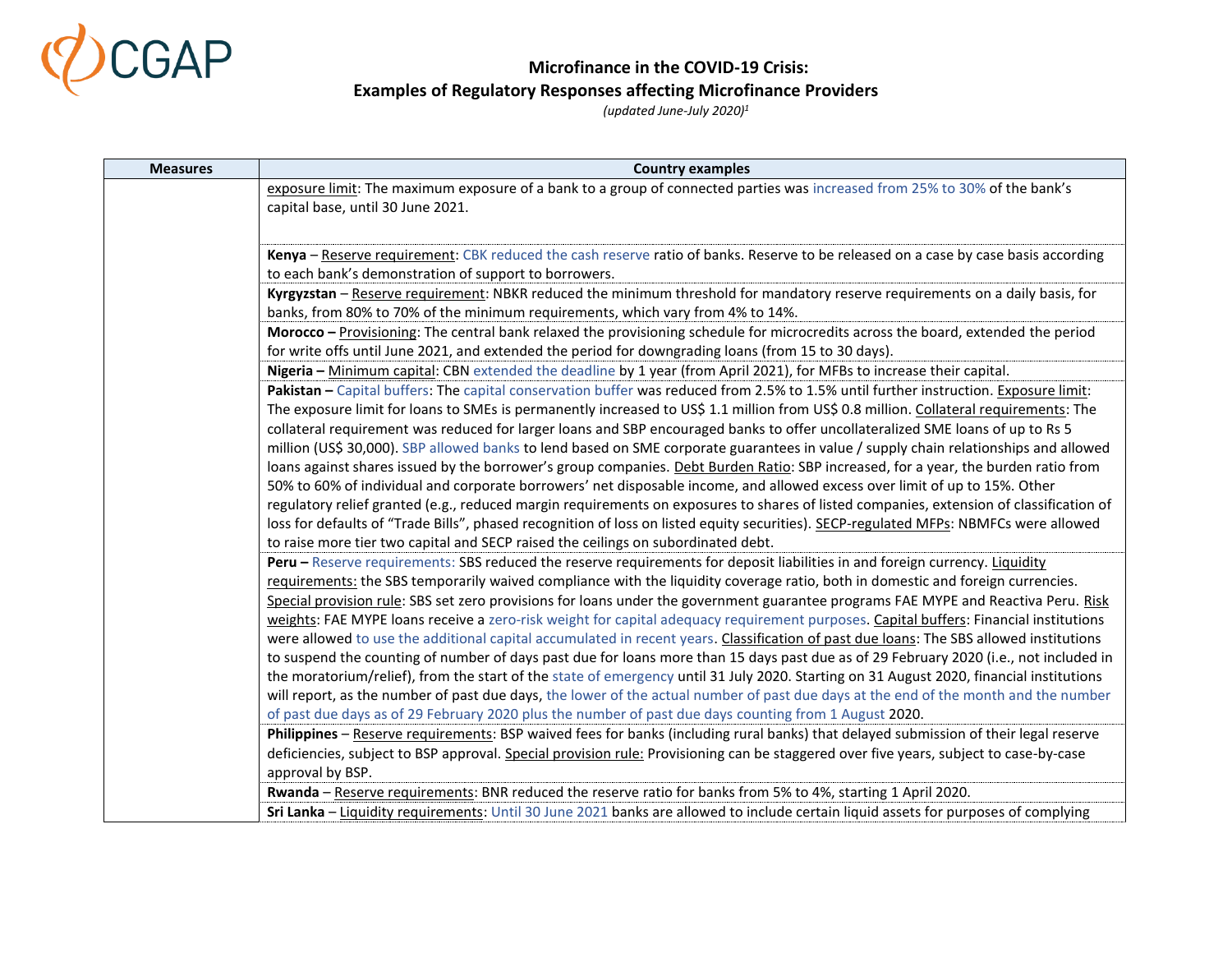

| <b>Measures</b>                       | <b>Country examples</b>                                                                                                                                                                                |
|---------------------------------------|--------------------------------------------------------------------------------------------------------------------------------------------------------------------------------------------------------|
|                                       | with the Statutory Liquid Assets Ratio. Liquidity Coverage Ratio and the Net Stable Funding Ratio were reduced to 90% subject to                                                                       |
|                                       | enhanced supervision by CBSL and frequent reporting.                                                                                                                                                   |
|                                       | Uganda - No specific measures were issued by BOU or UMRA.                                                                                                                                              |
|                                       | Zambia- Capital adequacy: Eligible NBFIs are allowed to use capital instruments that would not ordinarily qualify as common equity                                                                     |
|                                       | under Tier 1 and Tier 2 capital for the purpose of computing regulatory capital. BoZ gave a three-year transitional period from 2018 to                                                                |
|                                       | 2020 for FSPs to implement and comply with capital adequacy requirements. However, in the computation of regulatory capital FSPs                                                                       |
|                                       | are expected to include any increase in the provisions on account of COVID-19. Further, NBFIs can use, once approved, capital                                                                          |
|                                       | instruments that do not qualify as common equity for Tier 1 and Tier 2.                                                                                                                                |
| <b>Limitation to</b>                  | Brazil - CBB temporarily prohibited financial institutions from: i) paying interest on their own capital; ii) increasing top managerial                                                                |
| discretionary                         | compensation; and iii) distributing dividends above the mandatory minimum established by their bylaws. Restrictions hold even if                                                                       |
| distributions by                      | capital is above the Additional Principal Capital. The retained amounts cannot be classified as future liability or dividends.                                                                         |
| <b>MFPs</b>                           | India - RBI prohibited scheduled banks and cooperative banks from making dividend payouts from profits pertaining to the financial                                                                     |
|                                       | year ended 31 March 2020 until further instruction by RBI. This restriction shall be reviewed on the basis of the financial position of                                                                |
| Measures that<br>temporarily prohibit | banks for the quarter ending 30 September 2020.                                                                                                                                                        |
| or limit discretionary                | Mexico - CNBV required dividend payments to be based on the results that would have been obtained if the standard prudential and<br>accounting rules were applied to moratoria and loan restructuring. |
| payments such as                      | Pakistan - SBP required banks and DFIs to suspend dividend payment for the quarters ending 31 March and 30 June 2020.                                                                                  |
| dividend, share                       |                                                                                                                                                                                                        |
| buybacks and bonus                    | <b>Peru - SBS exhorted financial institutions to capitalize all their 2019 profits to strengthen their capital.</b>                                                                                    |
| payments.                             | Sri Lanka - CBSL restricted discretionary payments such as cash dividends and repatriation of profits, share buy backs, increasing                                                                     |
|                                       | management allowances and payments to the Board of Directors until 31 December 2020.                                                                                                                   |
|                                       | Uganda - BOU deferred discretionary distributions (dividend, bonus) for at least 90 days from March 2020.                                                                                              |
|                                       | Zambia - BOZ suspended distribution of dividends or variations to remuneration for NBFIs that were allowed to use capital                                                                              |
|                                       | instruments that do not qualify as equity under Tier 1 and Tier 2 for the purpose of regulatory capital, while the capital relief is in                                                                |
|                                       | force.                                                                                                                                                                                                 |
|                                       | 4. Adjust supervisory burden                                                                                                                                                                           |
| <b>Reduction in</b>                   | India - RBI extended the timelines for submission of regulatory returns by 30 days.                                                                                                                    |
| supervisory burden                    | Indonesia - OJK extended deadlines for submission of 2019 annual financial reporting and other reports for 2 months.                                                                                   |
|                                       | Pakistan - SECP extended by 30 days the deadline for NBMFCs to hold their 2019 annual general meetings and suggested they be held                                                                      |
| Measures that                         | remotely. Upon receiving a written request, the SECP will extend the filing deadline for first quarter financial statements by 30 days                                                                 |
| postpone or reduce                    | without imposing any penalty. SECP deferred the deadline for implementation of IFRS to 30 June 2021. SBP extended the deadline for                                                                     |
| non-essential                         | implementation of IFRS 9 until 31 August 2020.                                                                                                                                                         |
| supervisory activities                | Peru - SBS initially suspended for 15 calendar days the application of administrative deadlines to submit most regulatory reports to                                                                   |
| and deadlines.                        | the SBS, including by virtual means, except for certain key reports and information explicitly requested by the SBS. The suspension has                                                                |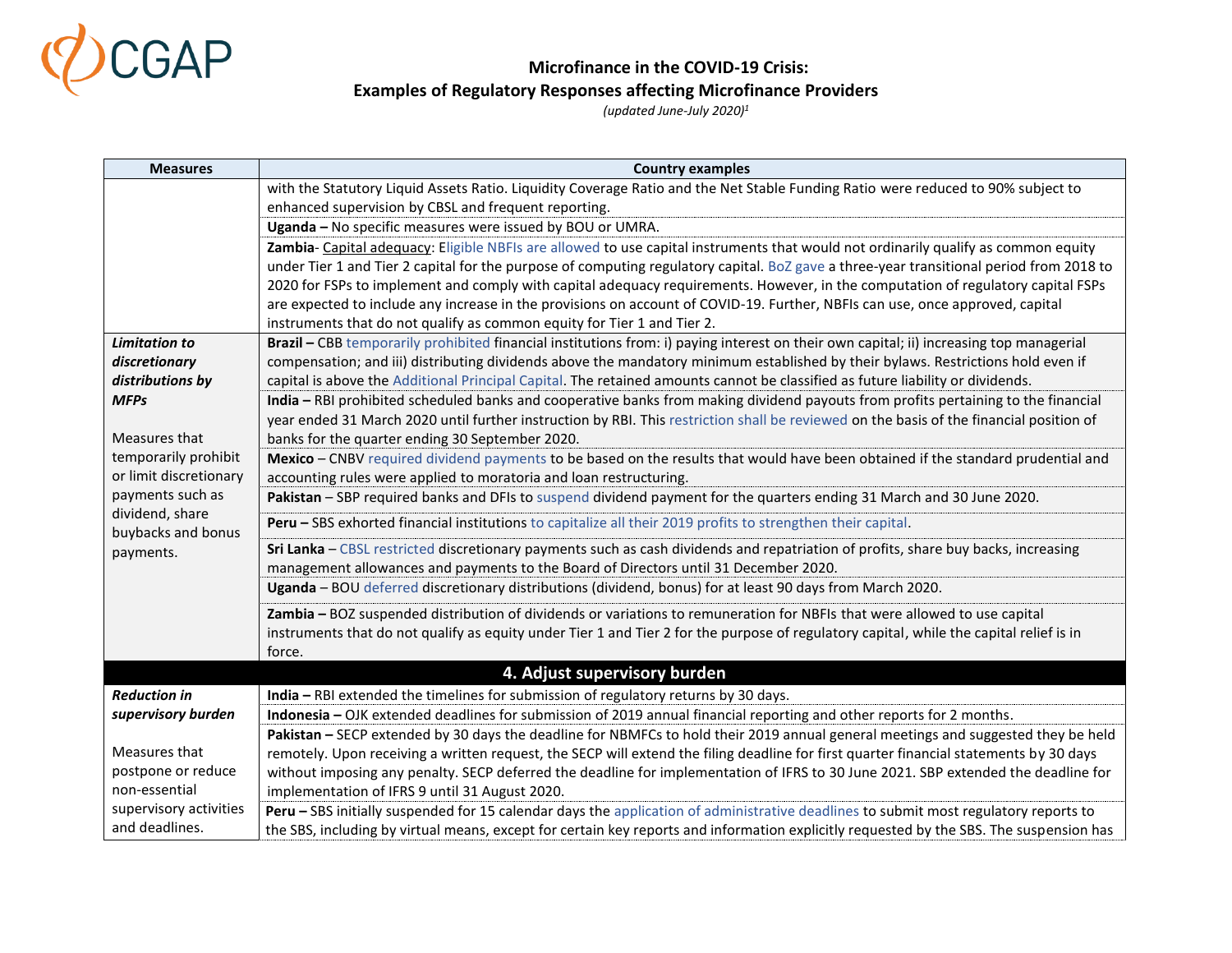

| <b>Measures</b>          | <b>Country examples</b>                                                                                                                         |
|--------------------------|-------------------------------------------------------------------------------------------------------------------------------------------------|
|                          | been extended several times to coincide with the extension of the nationwide state of emergency. The SBS also suspended the                     |
|                          | deadline for regulated entities to respond to consumer inquiries and complaints, while the state of emergency lasts.                            |
|                          | Philippines - BSP refrained from penalizing banks (including rural banks) that delayed submission of their regulatory reports.                  |
|                          | Russia - CBR suspended inspections of banks and non-banks (except cases requiring immediate action) and face-to-face events of                  |
|                          | preventative market conduct supervision until July 1 <sup>st</sup> , 2020. The deadlines for fulfilling supervisory orders and requirements are |
|                          | extended by 1 month from their standard deadlines. Deadlines for the submission of information on the organization of internal                  |
|                          | procedures for capital adequacy assessment as of 1 January 2020, are moved to 30 September 2020.                                                |
|                          | Sri Lanka - The Central Bank waived the annual assessment of domestic systemically important banks in 2020.                                     |
|                          | Uganda - No specific measure has been publicly announced by BOU or UMRA.                                                                        |
|                          | Zambia - BOZ extended the deadline for implementation of the IFRS 9 from the initial 2020 deadline to 31 December 2022.                         |
| <b>Enhanced</b>          | India - Working capital facilities granted relief shall be subject to supervisory review by RBI with regard to the justifiability of the relief |
| supervisory              | granted. Institutions must implement special monitoring of relief provided to large exposures on a borrower- and facility-wise basis.           |
| monitoring               | All exclusions from the standard counting of days past due for loans under moratorium are to be reported to RBI.                                |
|                          | Mexico - CNBV required special reporting of institutions' overall relief program, in addition to granular monthly reporting of each             |
| Measures that            | affected loan, within 10 days after the end of each month.                                                                                      |
| implement new or         | Pakistan - SBP required weekly reporting by banks and MFBs on all crisis-related loan restructurings.                                           |
| enhanced reporting       | Peru - SBS required special reporting on the loans granted relief and created a new off-balance sheet subaccount "Reprogrammed                  |
| or monitoring of         | credit - state of sanitary emergency" for that purpose. The SBS is also working on sensitivity scenarios to evaluate possible financial         |
| crisis-related issues    | impacts on MFPs. Institutions are required to submit a management plan to assess the risks of their loan portfolio and establish                |
|                          | targets for assessing loan deterioration.                                                                                                       |
|                          | Sri Lanka - The reduced minimum liquidity ratios of banks are subject to enhanced supervision by CBSL and frequent reporting.                   |
|                          | Uganda - BOU is collecting liquidity and key financials weekly, conducting meetings with Tiers 1 and 2 institutions, and receiving              |
|                          | enhanced reporting of liquidity position and other key data.                                                                                    |
|                          | Zambia - BOZ is collecting monthly granular data on all loans benefiting from the relief.                                                       |
|                          | 5. Consumer protection measures related to response measures or other                                                                           |
| Limit fees on            | Egypt - Nonbank MFPs are required by the FRA to collect deferred payments only at the end of the loan term. Moreover, MFPs are                  |
| restructured loans       | required to reduce financing costs for borrowers paying their dues regularly, exempt clients from accelerated payment fees, and pay,            |
| and prohibition of       | on behalf of their clients, the value of the compulsory credit life microinsurance premia until the end of the current turbulent and            |
| discrimination, or       | exceptional period. Banks are required to inform customers of the costs of their moratoria.                                                     |
| other consumer           | India - CICs shall ensure that the actions taken by lending institutions will not adversely impact de credit history of beneficiaries.          |
| focused measures         | Kenya - Banks are required to meet all costs related to the extension and restructuring of loans, i.e., no fees are permitted.                  |
|                          | Kyrgyzstan - Lenders are prohibited from charging fees, commissions, and/or other payments related to crisis-related loan                       |
| <b>Measures limiting</b> | restructuring. Penalties, including forfeit (fine/penalty) are also prohibited.                                                                 |